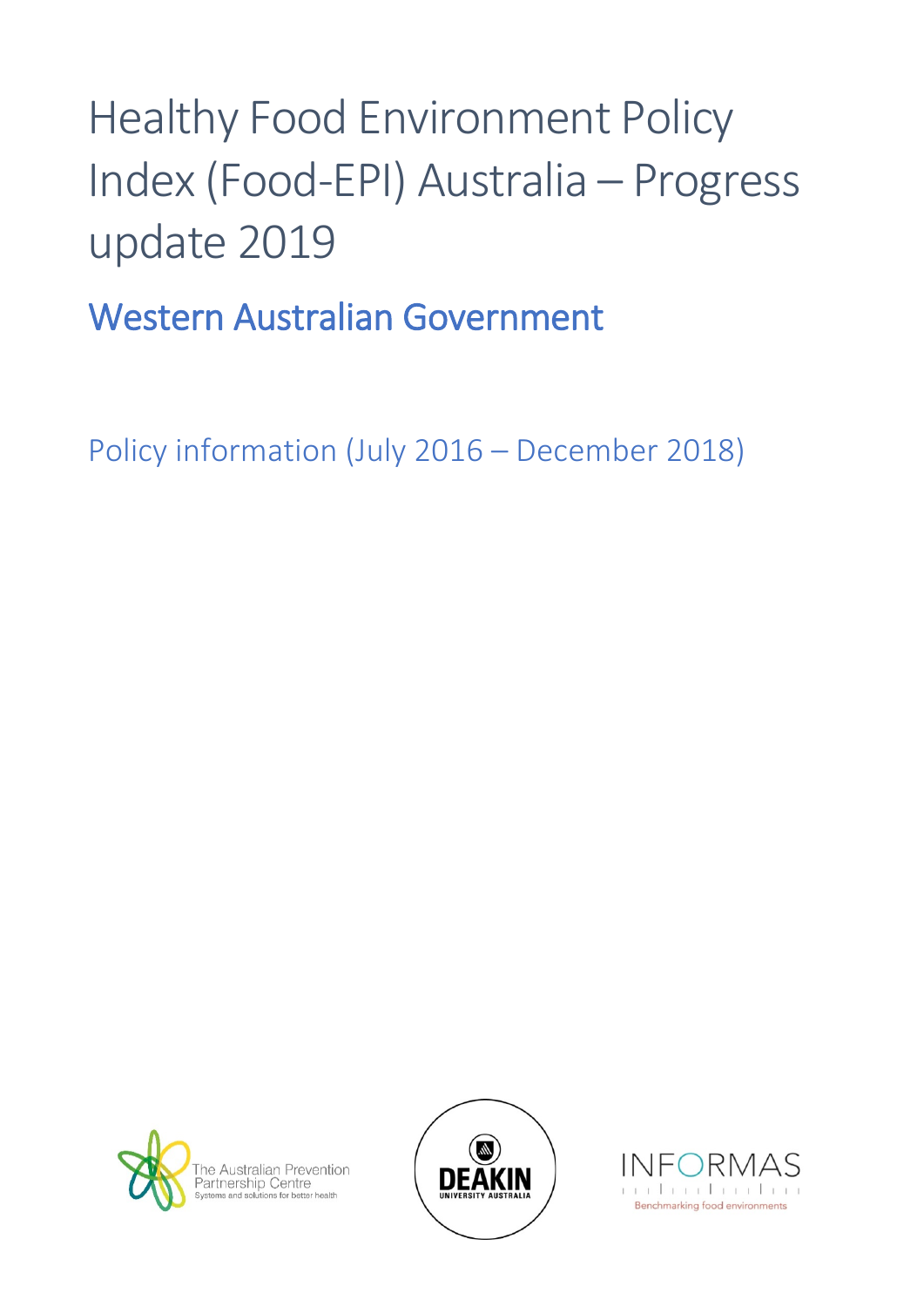## Actions taken (July 2016 – December 2018) by the Western Australian Government in relation to the recommended policies from the 2017 Food Policy Index report

| ID | <b>Domain</b> | <b>Recommended policy action</b>                                                                                                                                                                                                                                                                                                    | Progress against meeting recommended action                                                                                                                                                                                                                                                                                                                                                                                                                                                                                                                                                                                                                                                                                                                                                                                                                                                                                                                                                                                                                                                                                                                                                                                                                                                                                                                                                                                                                                                                                                                                                                                                                                                                                                                                                                                                                                                                                                                                                                                                                                                                                                                                                                                                  |
|----|---------------|-------------------------------------------------------------------------------------------------------------------------------------------------------------------------------------------------------------------------------------------------------------------------------------------------------------------------------------|----------------------------------------------------------------------------------------------------------------------------------------------------------------------------------------------------------------------------------------------------------------------------------------------------------------------------------------------------------------------------------------------------------------------------------------------------------------------------------------------------------------------------------------------------------------------------------------------------------------------------------------------------------------------------------------------------------------------------------------------------------------------------------------------------------------------------------------------------------------------------------------------------------------------------------------------------------------------------------------------------------------------------------------------------------------------------------------------------------------------------------------------------------------------------------------------------------------------------------------------------------------------------------------------------------------------------------------------------------------------------------------------------------------------------------------------------------------------------------------------------------------------------------------------------------------------------------------------------------------------------------------------------------------------------------------------------------------------------------------------------------------------------------------------------------------------------------------------------------------------------------------------------------------------------------------------------------------------------------------------------------------------------------------------------------------------------------------------------------------------------------------------------------------------------------------------------------------------------------------------|
|    | intelligence  | WA1 Monitoring and Implement ongoing monitoring of<br>food environments, including the<br>extent of marketing of unhealthy<br>foods to children, and the nutritional<br>quality of food provided / available in<br>schools and public sector settings<br>(such as hospitals, other government<br>facilities providing food service) | <b>Department of Health</b><br>There will be an audit of food and drink outlets under the control or management of WA<br>Health in late 2018 to measure compliance with the Healthy Options WA: Food and Nutrition<br>Policy for Health Services and Facilities. Previous audits were conducted in 2010 and 2016.<br>WA Department of Education (DoE) WA Healthy Food and Drink Policy<br>As part of the Department of Education schools reporting system, an annual survey of school<br>principals is conducted incorporating questions related to the WA Healthy Food and Drink<br>Policy.<br><b>North Metropolitan Health Service (NMHS)</b><br>New food environment assessment tools have been trialled in selected North Metropolitan<br>Sport and Recreation Centres and will be offered for use with selected local governments.<br><b>East Metropolitan Health Service (EMHS)</b><br>The EMHS is working with research partners at the Food Unit, Telethon Kids, UWA, and<br>Curtin University to conduct a Food Outlet Mapping project, which will support 13 local<br>governments within the EMHS catchment to factor the public health nutrition risk of food<br>outlets into their public health plans. Registered food outlets will be classified according to<br>the type of outlet, and assigned a risk to public health nutrition. The outlets will be mapped<br>using spatial technology to identify clusters of outlets of public health concern, outlets that<br>are in close proximity of schools, and enable evidence based planning decisions to be made.<br>The Food Access and Costs Survey was conducted in a representative sample of 139<br>supermarkets in EMHS August-September 2017. The survey measured the availability, price,<br>and price promotions present for 430 foods, along with quality of fresh fruit, vegetables and<br>meat. Findings will be compared with the Food Access and Costs Surveys conducted in a<br>representative sample of supermarket across the whole of Western Australia in 2010 and<br>2013 to identify trends in availability, price, price promotions, and product quality. The<br>survey results can inform government about the ability of Perth residents to purchase a |
|    |               |                                                                                                                                                                                                                                                                                                                                     |                                                                                                                                                                                                                                                                                                                                                                                                                                                                                                                                                                                                                                                                                                                                                                                                                                                                                                                                                                                                                                                                                                                                                                                                                                                                                                                                                                                                                                                                                                                                                                                                                                                                                                                                                                                                                                                                                                                                                                                                                                                                                                                                                                                                                                              |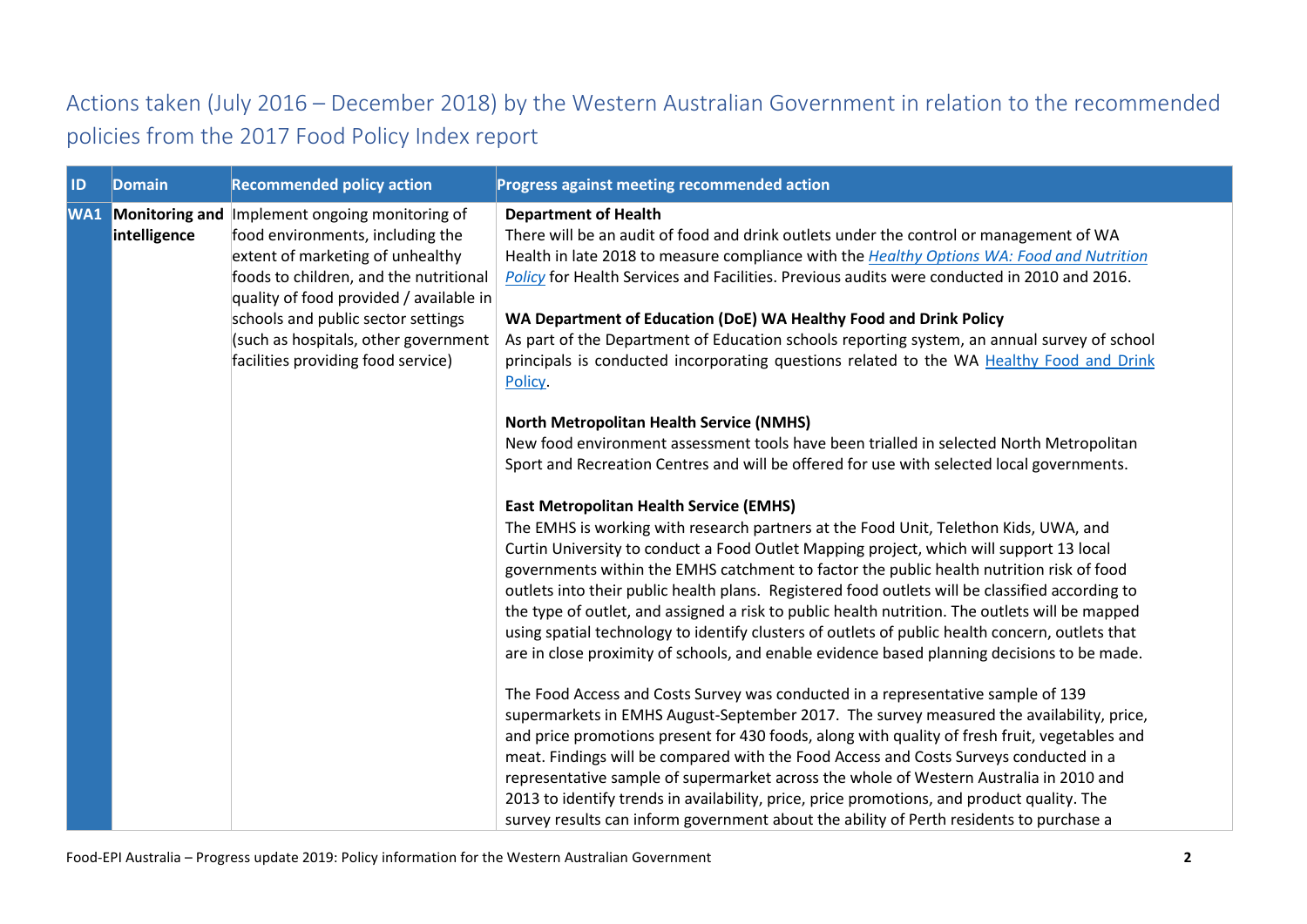| 1D | <b>Domain</b>                         | <b>Recommended policy action</b>                                                                                                                                                                                           | Progress against meeting recommended action                                                                                                                                                                                                                                                                                                                                                                                                                                                                                                                                                                                                                                                                                                                                                                                                                                                                                                                                                                                                                                                                                                                                                                                                                                                                                                                                                                                                                                                                                                                                                                                                                             |
|----|---------------------------------------|----------------------------------------------------------------------------------------------------------------------------------------------------------------------------------------------------------------------------|-------------------------------------------------------------------------------------------------------------------------------------------------------------------------------------------------------------------------------------------------------------------------------------------------------------------------------------------------------------------------------------------------------------------------------------------------------------------------------------------------------------------------------------------------------------------------------------------------------------------------------------------------------------------------------------------------------------------------------------------------------------------------------------------------------------------------------------------------------------------------------------------------------------------------------------------------------------------------------------------------------------------------------------------------------------------------------------------------------------------------------------------------------------------------------------------------------------------------------------------------------------------------------------------------------------------------------------------------------------------------------------------------------------------------------------------------------------------------------------------------------------------------------------------------------------------------------------------------------------------------------------------------------------------------|
|    |                                       |                                                                                                                                                                                                                            | healthy food basket, and provide indicators of food insecurity. Nutritional information for<br>surveyed products was also collected which can inform analysis of nutritional quality.<br>Reports from the surveys conducted in 2010 and 2013 are available and the results for the<br>2017 survey are currently being analysed.                                                                                                                                                                                                                                                                                                                                                                                                                                                                                                                                                                                                                                                                                                                                                                                                                                                                                                                                                                                                                                                                                                                                                                                                                                                                                                                                         |
|    | <b>WA2</b> Support for<br>communities | Continue to invest in sustained, high<br>quality state-wide public education<br>campaigns promoting healthy eating,<br>as part of broader efforts to improve<br>population nutrition                                       | The Department of Health continues to fund a range of evidence based, statewide public<br>education programs for obesity prevention in adults and children. These programs include:<br>LiveLighter <sup>*</sup> : a comprehensive state wide healthy lifestyle promotion and education<br>$\bullet$<br>program that encourages healthy eating and active lifestyles (Cancer Council WA);<br>The Better Health Program: a 10 week healthy lifestyle program for overweight or obese<br>$\bullet$<br>children and their families (Better Health Company);<br>The School Breakfast and Nutrition Education Program for primary and secondary schools<br>is co-funded by WA Department of Education, WA Department of Health and<br>Department of Primary Industries and Regional Development (Foodbank WA);<br>Refresh.ED: provides K-12 nutrition education and food literacy curriculum tools for<br>teachers (Edith Cowan University);<br>The Healthy Food and Drink Project: enables the WA School Canteen Association to<br>provide training and support to schools to implement the DoE Healthy Food and Drink<br>Policy;<br>Food Sensations: a state-wide community-based nutrition and cooking program designed<br>$\bullet$<br>to increase food literacy skills for adults from low to middle income households<br>(FoodBank WA);<br>The WA Healthy Workplace Support Service: assists WA workplaces to run programs,<br>$\bullet$<br>develop policies and practices, and create supportive workplace cultures to promote<br>increased healthy behaviours amongst their employees, including healthier food choices<br>and physical activity (Cancer Council WA). |
|    | <b>WA3</b> Leadership                 | Develop guidelines to support local<br>governments to implement public<br>health and wellbeing plans under the<br>Public Health Act 2016, including<br>details on how to incorporate policies<br>for creating healthy food | Population Health Units within Western Australian Health Service Providers (which make<br>$\bullet$<br>up the broader WA health delivery system) are the first point of contact for local<br>governments seeking assistance with local public health planning. These units provide<br>immediate advice and support for linking local governments with appropriate resources<br>and partnerships for prevention, and are developing (and sharing) ways of working with<br>the local governments in their area.                                                                                                                                                                                                                                                                                                                                                                                                                                                                                                                                                                                                                                                                                                                                                                                                                                                                                                                                                                                                                                                                                                                                                           |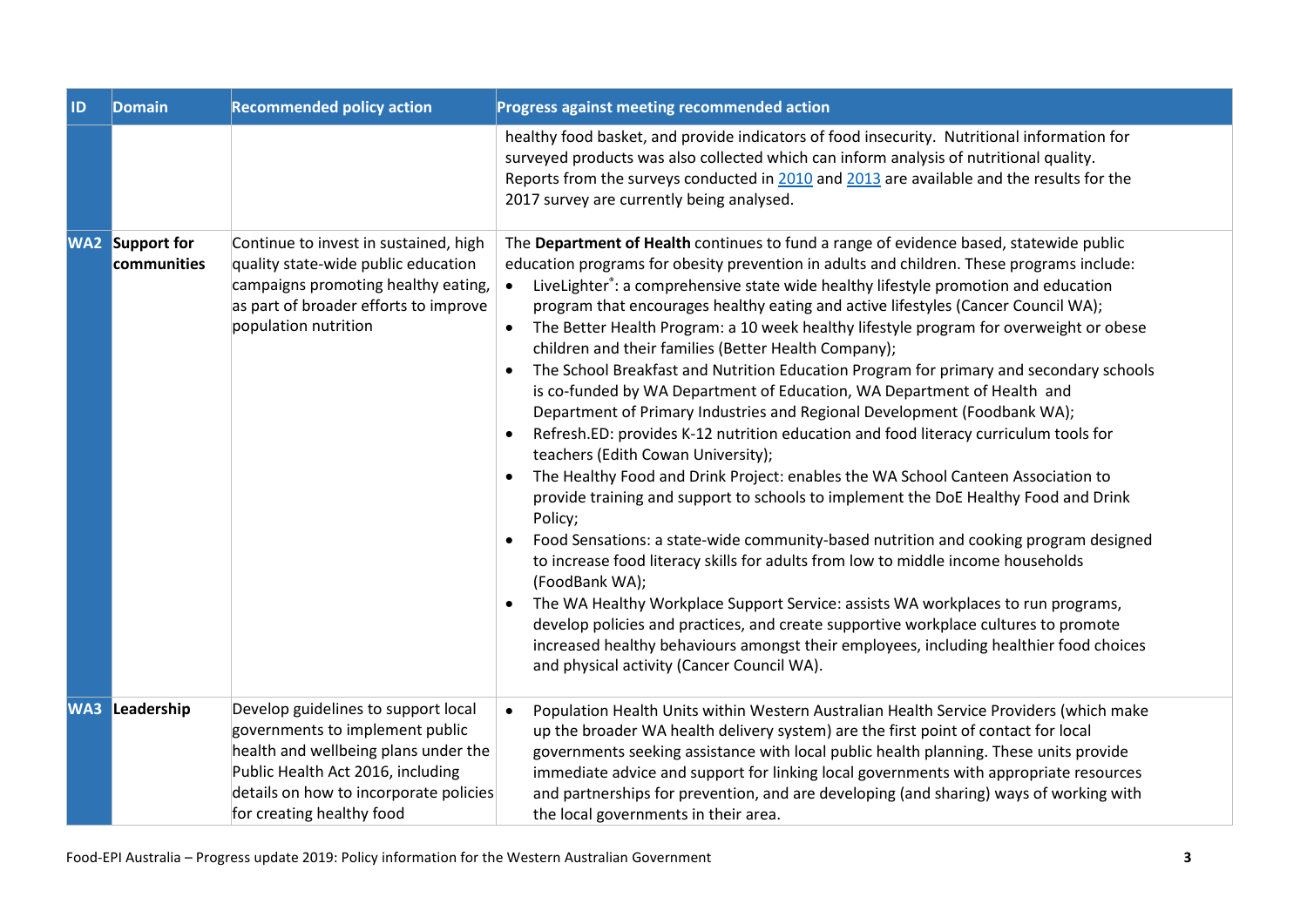| ID | <b>Domain</b> | <b>Recommended policy action</b>                   | Progress against meeting recommended action                                                                                                                                                                                                                                                                                                                                                                                                                                                                                                                                                                                                                                                                                                                                                                                                                                                                                                                                                                                                                                                                                                                                                                                                                                                               |
|----|---------------|----------------------------------------------------|-----------------------------------------------------------------------------------------------------------------------------------------------------------------------------------------------------------------------------------------------------------------------------------------------------------------------------------------------------------------------------------------------------------------------------------------------------------------------------------------------------------------------------------------------------------------------------------------------------------------------------------------------------------------------------------------------------------------------------------------------------------------------------------------------------------------------------------------------------------------------------------------------------------------------------------------------------------------------------------------------------------------------------------------------------------------------------------------------------------------------------------------------------------------------------------------------------------------------------------------------------------------------------------------------------------|
|    |               | environments and improving<br>population nutrition | A coordinated approach to assisting local governments is being developed through<br>regular meetings between key WA Government Directorates, Health Service Provider<br>Staff, and the WA Local Government Association.<br>A Department of Health website provides background information on the WA Public<br>Health Act 2016, including the timeline for its full implementation. This website sets out<br>local government responsibilities under the Act, and includes links to resources on how<br>to undertake public health planning.<br>The Department of Health is in the process of developing a practical, web-based resource<br>to provide guidance to local governments to support them in creating healthy food<br>environments and improving population nutrition.<br>The Department has developed a Public Health Planning Guide for Local Government<br>(LG) which provides guidance to support LGs meet the requirements of Part 5 of the<br>Public Health Act 2016. Please refer to this website for further information.<br>The searchable Health Promotion Inventory Data Set (Excel 100KB) allows local<br>$\bullet$<br>governments to see what health promotion programs and campaigns are available in<br>their area, and provides links to the organisations that implement them. |
|    |               |                                                    | <b>South Metropolitan Health Service</b><br>SMHS-HP continues to support local governments in developing public health and wellbeing<br>plans to meet their legislative requirements under the WA Public Health Act 2016. In 2016-<br>18, six out of nine local governments had an endorsed local public health plan. The SMHS-<br>HP's Pathway to improve food security: a guide for local government (2014) continues to be<br>used as a resource to support local strategic planning.<br>In close partnerships with local governments, the South Metropolitan Health Service - Health<br>Promotion Service (SMHS-HP) provides coordinated and tailored support for creating and<br>maintaining healthy food environments at a range of local settings including community<br>recreation facilities, sporting clubs, public transport routes, workplaces, health facilities, and                                                                                                                                                                                                                                                                                                                                                                                                                        |
|    |               |                                                    | emergency relief services. Support includes training, networks for collaboration, workplace<br>initiatives, development and implementation of healthier catering and procurement policies,<br>inclusion of healthy food environments into local government's public health planning, and<br>local support for broader campaigns such as Live Lighter.                                                                                                                                                                                                                                                                                                                                                                                                                                                                                                                                                                                                                                                                                                                                                                                                                                                                                                                                                     |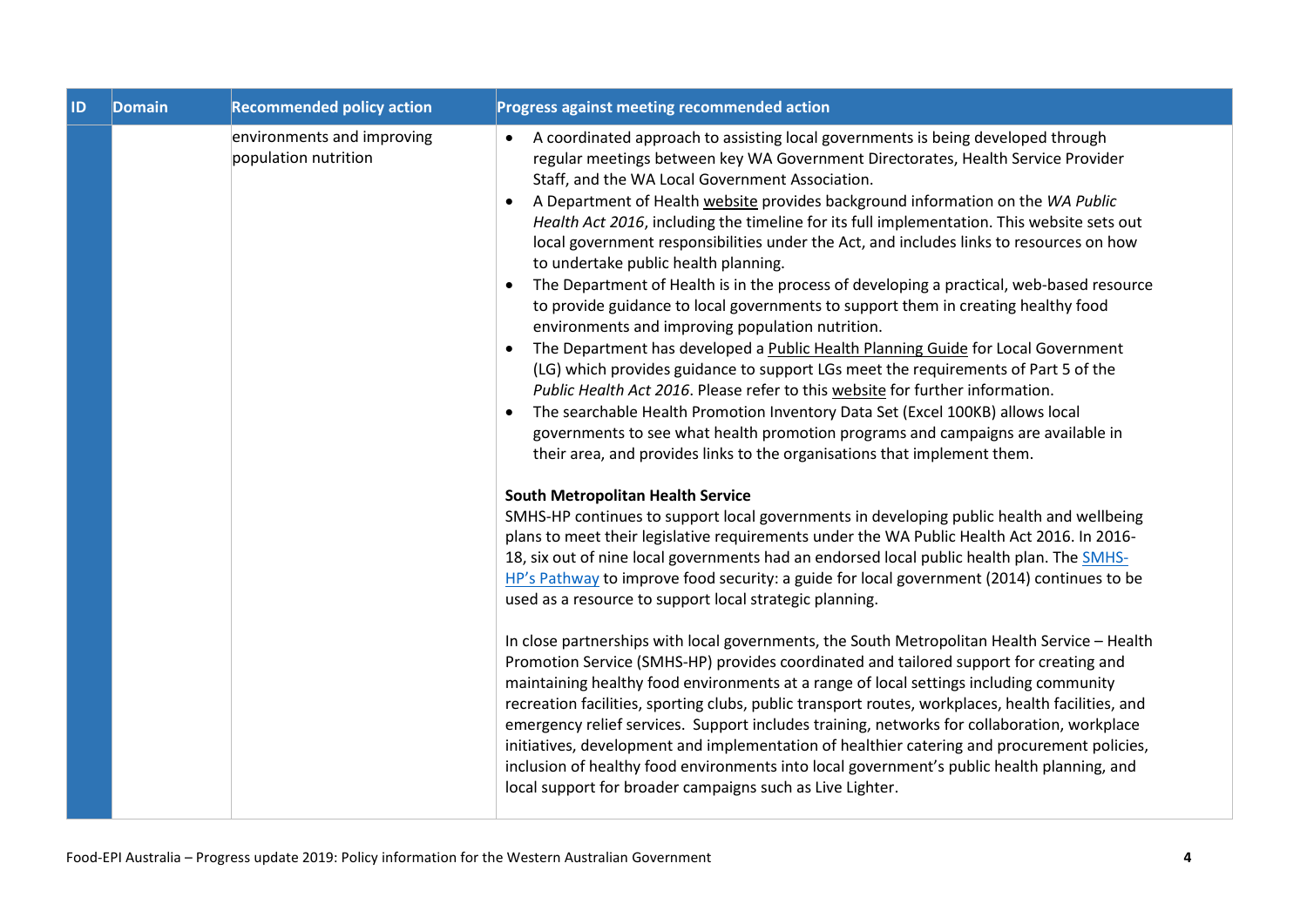| ID | Domain | <b>Recommended policy action</b>                                                                                                | Progress against meeting recommended action                                                                                                                                                                                                                                                                                                                                                                                                                                                                                                                                                                                |
|----|--------|---------------------------------------------------------------------------------------------------------------------------------|----------------------------------------------------------------------------------------------------------------------------------------------------------------------------------------------------------------------------------------------------------------------------------------------------------------------------------------------------------------------------------------------------------------------------------------------------------------------------------------------------------------------------------------------------------------------------------------------------------------------------|
|    |        |                                                                                                                                 | <b>East Metropolitan Health Service (EMHS)</b><br>The EMHS Food Outlet Mapping project will support 13 local governments within the<br>EMHS catchment to factor the public health nutrition risk of food outlets into their public<br>health plans (see above).<br>EMHS is working to increase understanding of the local nutrition system through a<br>$\bullet$<br>partnership with Curtin University and the Australian Prevention Partnership Centre.<br>Surveillance of food insecurity using USDA 18-question survey has been included as a<br>module in the WA Health and Wellbeing Surveillance system since 2017. |
|    |        |                                                                                                                                 | <b>North Metropolitan Health Service</b><br>The North Metropolitan Food Coalition (mentioned in the last submission) has been<br>disbanded due to staff capacity constraints. A locality-based interagency group led by NMHS<br>has recently identified food and nutrition literacy as a priority. A working party is being<br>established                                                                                                                                                                                                                                                                                 |
|    |        |                                                                                                                                 | <b>WA Country Health Service</b><br>Support to the City of Albany re: ensuring strategies that address and enhance the health<br>quality of food environments at their leisure and aquatic centre are included in their<br>Public Health Plan (2018).<br>Partnership project with the City of Albany for the development and implementation of<br>$\bullet$<br>an internal healthy catering policy (2016 & 2017).                                                                                                                                                                                                          |
|    |        |                                                                                                                                 | Partnership project with the City of Albany on a healthy community events project, which<br>aimed to increase the supply and promotion of healthier food and drink options at<br>community events coordinated by the City of Albany (2016-2018).                                                                                                                                                                                                                                                                                                                                                                           |
|    |        |                                                                                                                                 | <b>Healthway</b><br>In May 2018, Healthway awarded a grant to Edith Cowan University (\$469,078 GST exclusive<br>over three years) to develop, implement and evaluate a program aimed at supporting local<br>governments to increase healthy food access and availability.                                                                                                                                                                                                                                                                                                                                                 |
|    |        | WA4 Food promotion Implement policies to restrict the<br>promotion of unhealthy food and<br>beverages in settings controlled or | <b>Department of Health</b><br><b>WA Preventive Health Summit</b>                                                                                                                                                                                                                                                                                                                                                                                                                                                                                                                                                          |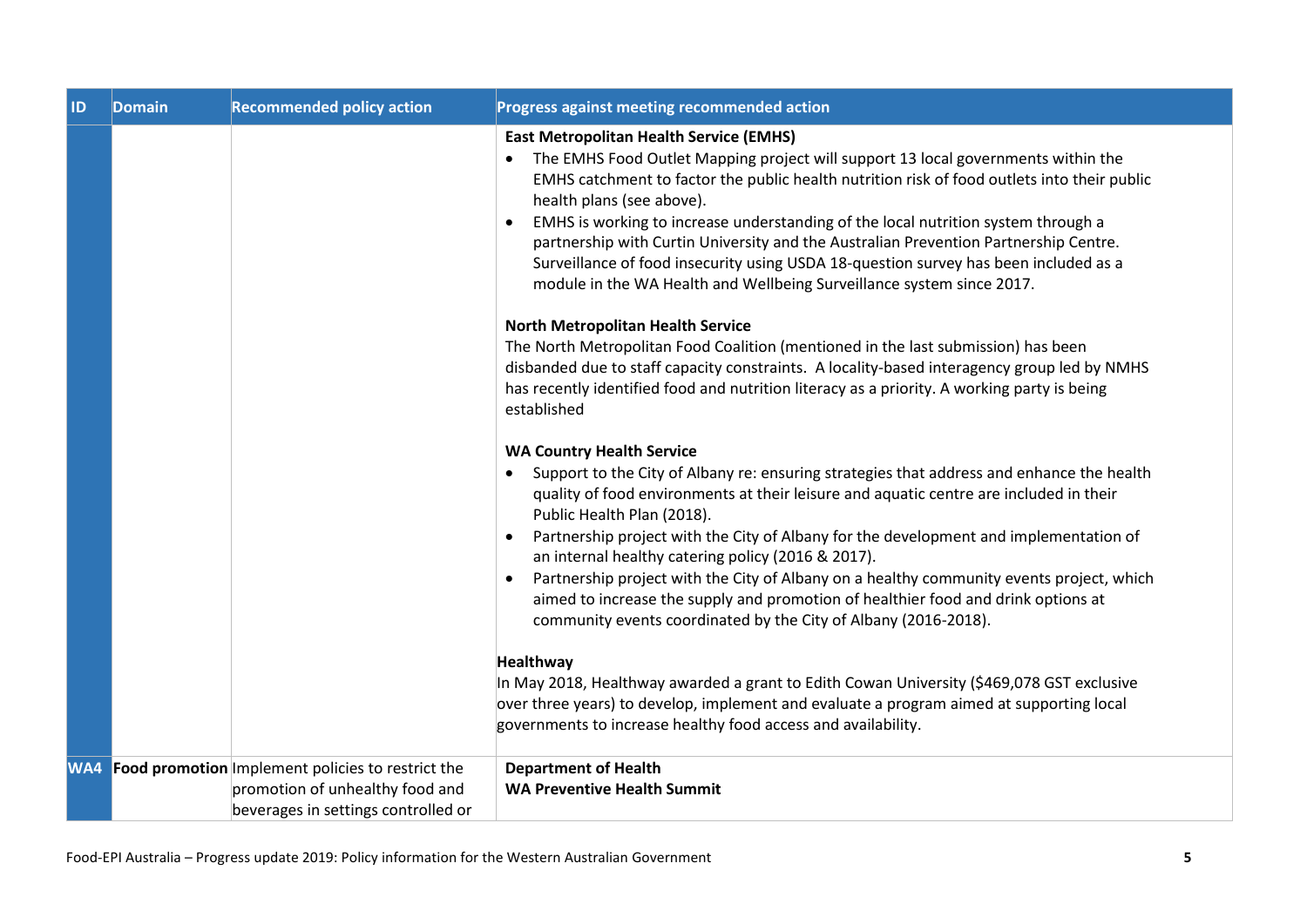| ID         | Domain                | <b>Recommended policy action</b>                                                                                                                                                                                                                                                                                                  | Progress against meeting recommended action                                                                                                                                                                                                                                                                                                                                                                                                                                                                                                                                                                                                                                                                                                                                                                                                                                                                                                                                                        |
|------------|-----------------------|-----------------------------------------------------------------------------------------------------------------------------------------------------------------------------------------------------------------------------------------------------------------------------------------------------------------------------------|----------------------------------------------------------------------------------------------------------------------------------------------------------------------------------------------------------------------------------------------------------------------------------------------------------------------------------------------------------------------------------------------------------------------------------------------------------------------------------------------------------------------------------------------------------------------------------------------------------------------------------------------------------------------------------------------------------------------------------------------------------------------------------------------------------------------------------------------------------------------------------------------------------------------------------------------------------------------------------------------------|
|            |                       | managed by the Western Australian<br>government (e.g., public transport,<br>bus shelters, government-owned<br>billboards, sporting facilities and<br>events)                                                                                                                                                                      | In March 2018, the Department of Health WA hosted the WA Preventive Health Summit<br>$\bullet$<br>to encourage debate about ways to prevent obesity and alcohol-related harm.<br>One priority action to emerge from the Summit was the removal of alcohol advertising<br>$\bullet$<br>on state-owned assets. On 29 June 2018, the WA Government announced a ban on<br>alcohol advertising on public transport, starting with train infrastructure and digital<br>billboards. Alcohol advertising on buses will be phased out in 2019.<br>The Summit also identified removing unhealthy food and drinks promotions from state<br>assets as a key area for action.<br>VenuesWest is piloting the implementation of healthy food and drink policies in selected<br>$\bullet$<br>government-owned and self-managed sports venues.                                                                                                                                                                      |
| <b>WA5</b> | <b>Food provision</b> | Establish a whole-of-government<br>policy on healthy food procurement<br>and provision across all WA<br>government departments and<br>settings under government control<br>(e.g., sport and recreation facilities,<br>community events)                                                                                           | <b>Department of Health</b><br>A key priority action to emerge from the WA Preventive Health Summit was to stop the<br>$\bullet$<br>sales of unhealthy foods and drinks in WA hospitals and other state-owned institutions.<br>In May 2018, Health Service Providers were given six months' notice to fully comply with<br>the mandatory Healthy Options WA Policy (by end October 2018). A review of this Policy<br>is planned for the first half of 2019.<br>Another key priority action to emerge from the WA Preventive Health Summit was to<br>$\bullet$<br>introduce healthy food policies across WA Government Departments and agencies.<br>The Department of Health is currently mapping wider public sector agency policies and<br>programs that align with the obesity and chronic disease prevention agenda more<br>broadly. The Department is identifying a number of areas where policy priorities<br>intersect, and noting opportunities for further collaboration and partnerships. |
|            |                       | <b>WA6</b> Food promotion Require all organisations, such as<br>community groups and sports clubs,<br>that receive funding from the<br>Western Australian government to<br>restrict all promotion related to<br>unhealthy food and beverages as a<br>condition of receiving funding, using<br>the Healthway co-sponsorship policy | The Western Australian Health Promotion Foundation (Healthway)<br>Healthway's co-sponsorship policy is still in place as per the 2016 submission.<br>Healthway has also engaged the WA School Canteen Association (WASCA) through an annual<br>service level agreement since 2013 to support, guide and assist with the enforcement of<br>healthy food and beverage provision at Healthway funded programs and events. This is largely<br>by working with Sports, Arts and Community organisations. This service has become<br>increasingly important as a significant proportion of Healthway funded activities have<br>provision of food and beverages as a key component of their program or event.                                                                                                                                                                                                                                                                                             |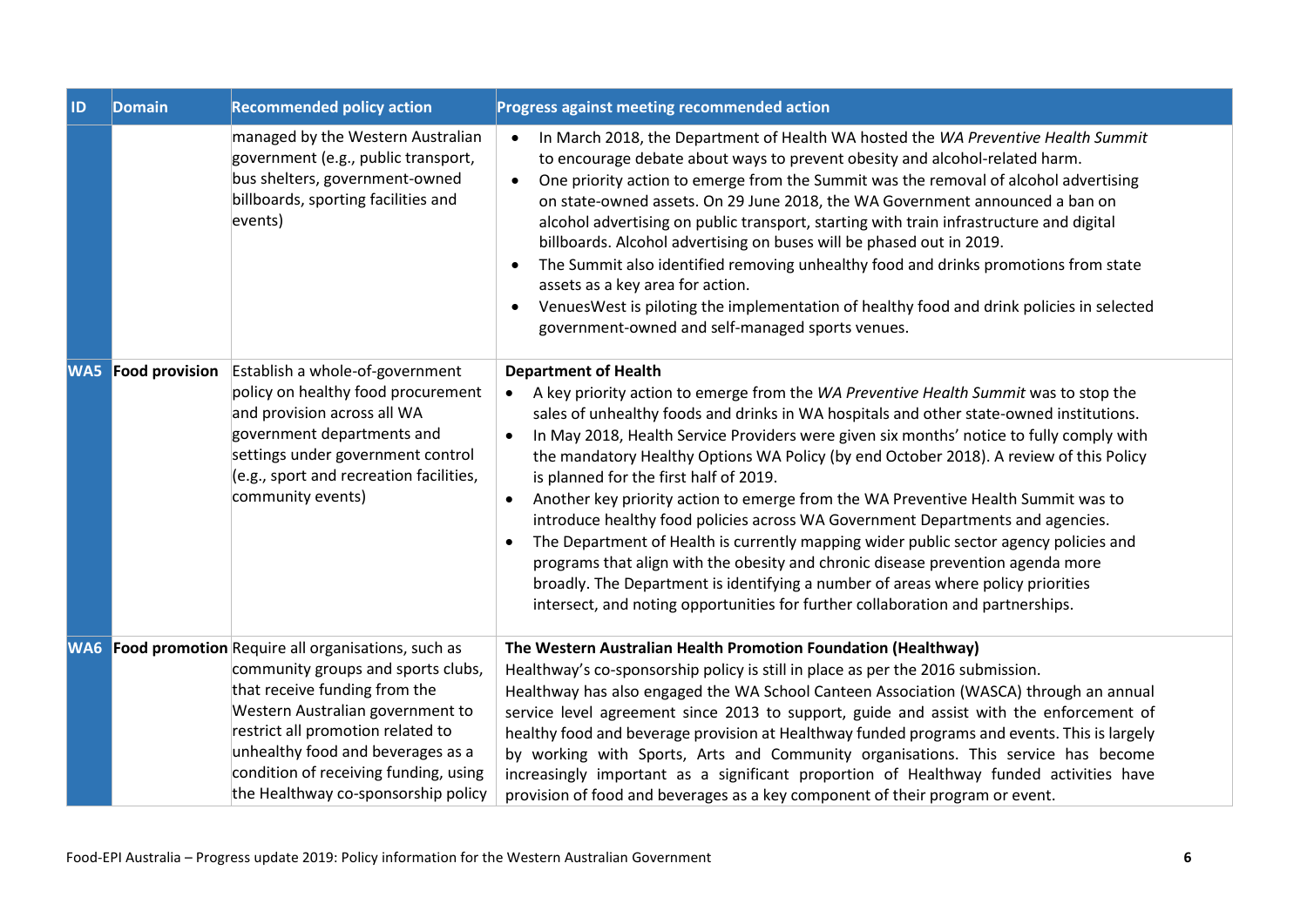| ID | <b>Domain</b>             | <b>Recommended policy action</b>                                                                                                                                                                                                             | Progress against meeting recommended action                                                                                                                                                                                                                                                                                                                                                                                                                                                                                                                                                                                                                                                                                                                                                                                                                                                                                                                                                                                                                                       |
|----|---------------------------|----------------------------------------------------------------------------------------------------------------------------------------------------------------------------------------------------------------------------------------------|-----------------------------------------------------------------------------------------------------------------------------------------------------------------------------------------------------------------------------------------------------------------------------------------------------------------------------------------------------------------------------------------------------------------------------------------------------------------------------------------------------------------------------------------------------------------------------------------------------------------------------------------------------------------------------------------------------------------------------------------------------------------------------------------------------------------------------------------------------------------------------------------------------------------------------------------------------------------------------------------------------------------------------------------------------------------------------------|
|    |                           | or 'WA Health Sponsorship Policy' as<br>a model                                                                                                                                                                                              | To ensure food provision aligns with Healthway's objectives, the co-sponsorship policy and<br>Healthy Options WA, sponsorship agreements often include a contractual requirement to work<br>with WASCA, which will involve menu auditing, advice and ongoing support. Healthway<br>encourages organisations to use the Healthier Vendor guide when selecting vendors for events<br>and programs, as the menus have been assessed and approved to be in line WASCA<br>recommendations.<br>The current service agreement focuses on three main areas:<br>work with sponsored organisations and their venue and hospitality suppliers to increase<br>$\bullet$<br>healthy food choices;<br>develop resources to assist organisations to increase healthy food options; and<br>assess food and drink products as part of Healthway's co-sponsorship risk assessment<br>process.<br>In September 2017, Healthway and Little Athletics WA entered into partnership to promote<br>the Go for 2&5 healthy eating message to young athletes aged between six and 17 and their<br>families. |
|    | <b>WA7</b> Food provision | Improve awareness and compliance<br>with the 'School Healthy Food and<br>Drink Policy' in all schools (including<br>government, independent and<br>Catholic schools) by extending<br>reporting mechanisms, incentives<br>and support systems | <b>Department of Health</b><br><b>Healthy Food and Drink Project</b><br>The Department of Health continues to fund the Western Australian School Canteen<br>Association to provide support to public and independent public schools to implement<br>the Department of Education's, Healthy Food and Drink (HFD) Policy, through the Healthy<br>Food and Drink Project.<br>The School Breakfast and Nutrition Education Program<br>Program delivered by Foodbank and also funded by the Department until 2021, complements<br>implementation of the School Healthy Food and Drink Policy, by providing children from low<br>socio-economic backgrounds with access to healthy food and nutrition education.<br>Healthway<br><b>WA School Canteen Association (WASCA)</b><br>Healthway is currently supporting WASCA to develop and deliver the Fuel to Go and Play<br>project to support child play centres. Fuel to Go and Play is underpinned by the traffic light<br>system of categorising food and drinks as green, amber or red. This is based on the Department             |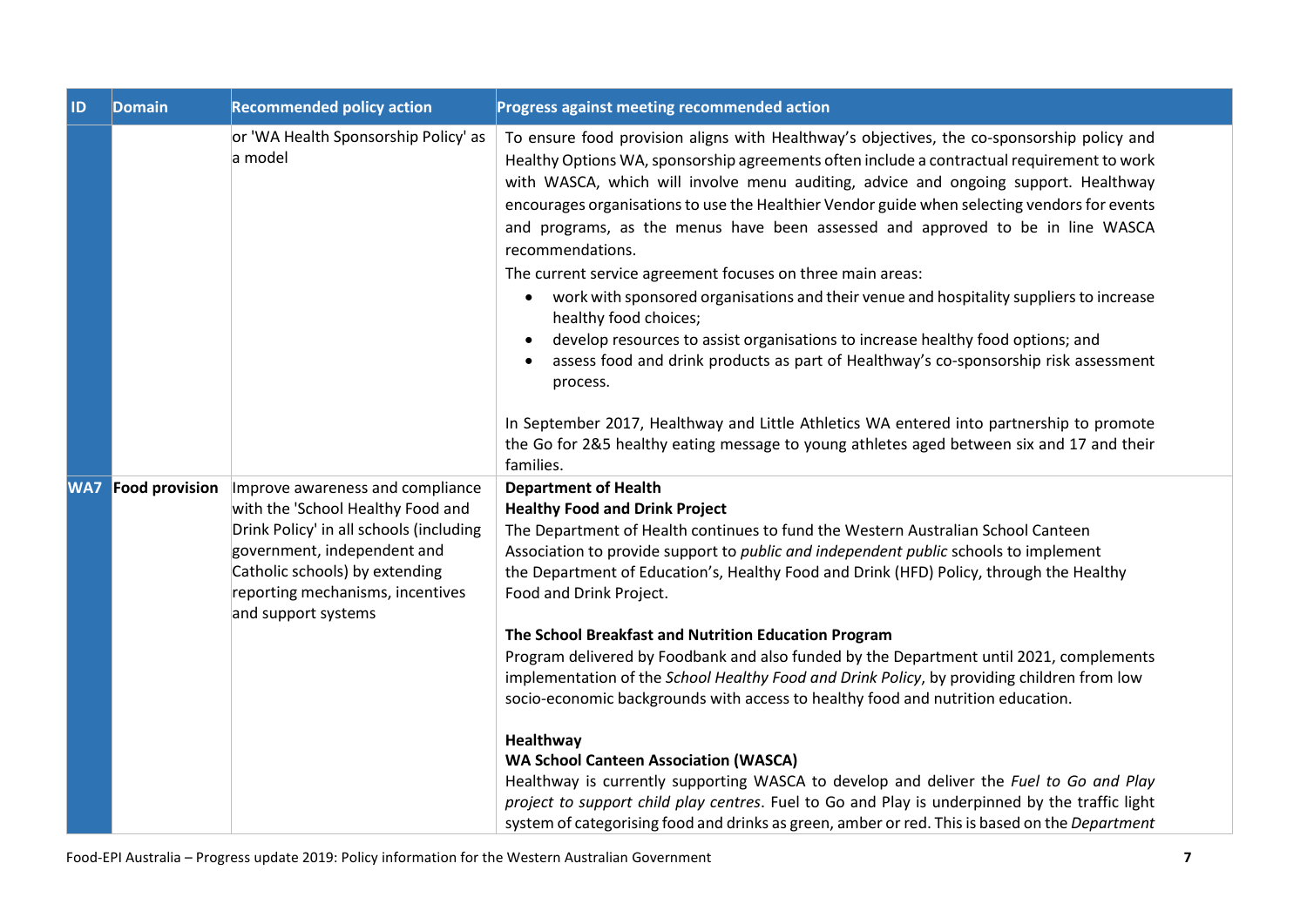| <b>ID</b> | <b>Domain</b>             | <b>Recommended policy action</b>                                                                                                                                                                  | Progress against meeting recommended action                                                                                                                                                                                                                                                                                                                                                                                                                                                                                                                                                                                                                                                                                                                                                                                                                                                                                                                                    |
|-----------|---------------------------|---------------------------------------------------------------------------------------------------------------------------------------------------------------------------------------------------|--------------------------------------------------------------------------------------------------------------------------------------------------------------------------------------------------------------------------------------------------------------------------------------------------------------------------------------------------------------------------------------------------------------------------------------------------------------------------------------------------------------------------------------------------------------------------------------------------------------------------------------------------------------------------------------------------------------------------------------------------------------------------------------------------------------------------------------------------------------------------------------------------------------------------------------------------------------------------------|
|           |                           |                                                                                                                                                                                                   | of Health's (DOH) Healthy Options WA: Food and Nutrition Policy for WA Health Services and<br>Facilities. The policy sets out minimum nutrient criteria for energy, fat, sugar and sodium and<br>aligns with the Australian Dietary Guidelines.<br>The project aims to influence food provision and support for communities. The project will<br>involve developing online training modules for healthy food provision via canteens and<br>catering, and pilot testing several supporting strategies and resources among the child play                                                                                                                                                                                                                                                                                                                                                                                                                                        |
|           |                           |                                                                                                                                                                                                   | centre setting. Child play centres are increasingly popular among young families. Unlike child<br>care settings there are no legislated requirements to provide healthy food and parents are<br>unable to bring their own food into the venue. This project also aims to build the capacity of<br>health professionals and food service providers through online training and accreditation to<br>offer and provide healthy food services within community settings such as child play centres,<br>sporting and recreation venues. WASCA will aim to work with five child play centres over the<br>duration of the project which is due to complete June, 2019, whilst also building the capacity<br>of other health promotion professionals to work within other settings more broadly. Providing<br>healthier food and drink options in these community settings, particularly the larger LGA<br>venues could influence a broad range of Western Australian's eating habits. |
|           |                           |                                                                                                                                                                                                   | Crunch&Sip®<br>Healthway has recently committed to supporting the Crunch&Sip® program for a further 3<br>years until September 2021. This next phase of the program will incorporate parent<br>education workshops as a new element in addition to the traditional strategies used and<br>increased focus on vegetable consumption which was adopted in the most recent Healthway<br>funded grant (2015-18).                                                                                                                                                                                                                                                                                                                                                                                                                                                                                                                                                                   |
|           | <b>WA8</b> Food labelling | Implement mandatory nutrition<br>labelling on menus at food service<br>outlets (e.g., fast food and other<br>take-away food stores), in line with<br>regulations in other States /<br>Territories | <b>Department of Health</b><br>The Department of Health is currently investigating the feasibility of including kilojoule<br>labelling on menus in quick service food outlets to help consumers make better informed<br>choices about the foods they buy.                                                                                                                                                                                                                                                                                                                                                                                                                                                                                                                                                                                                                                                                                                                      |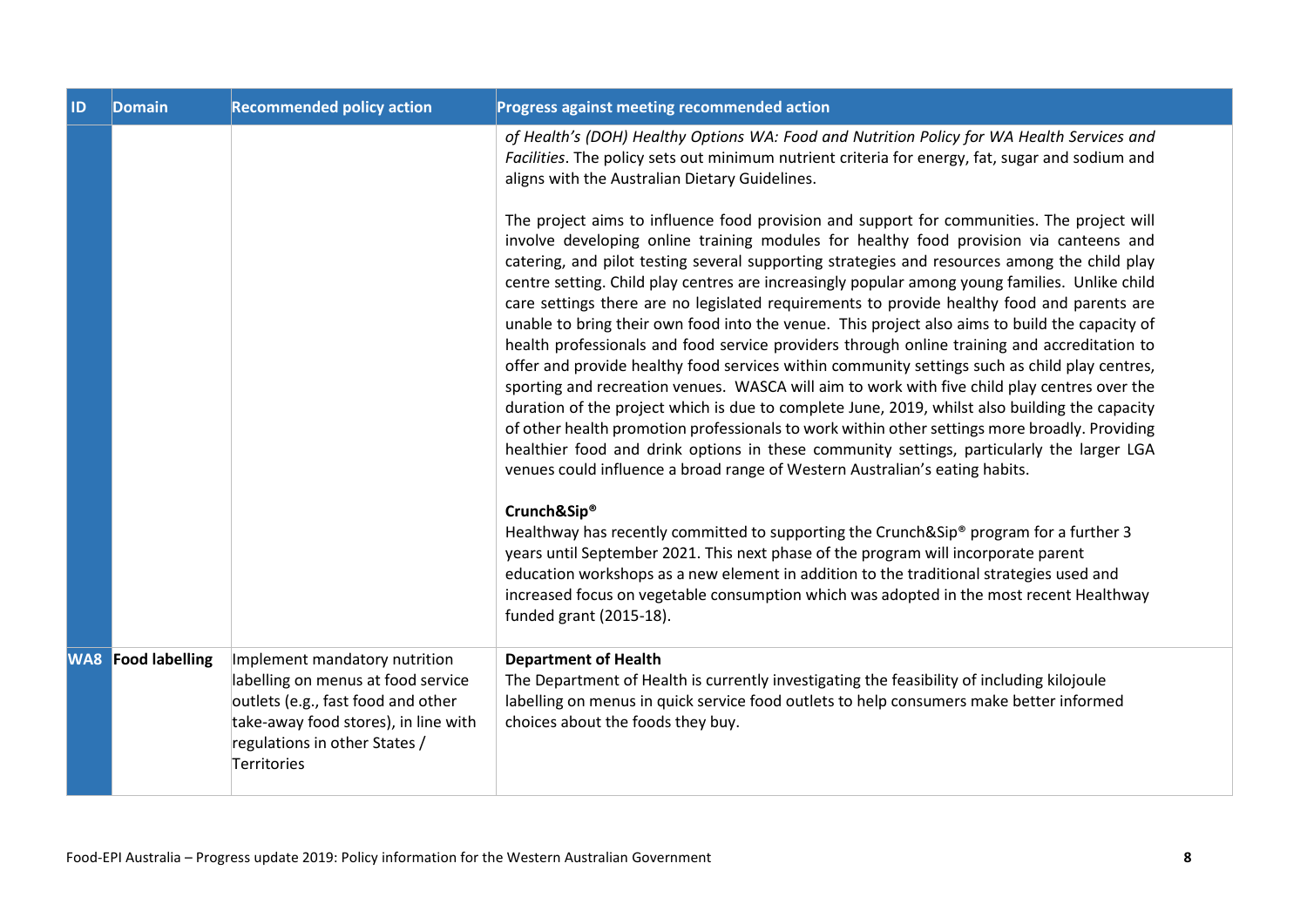| ID | <b>Domain</b>                          | <b>Recommended policy action</b>                                                                                                                                                                                                                                               | Progress against meeting recommended action                                                                                                                                                                                                                                                                                                                                                                                                                                                                                                                                                                                                                                                                                                                                                                                                                                                                                                                                                                                                                                                                                                               |
|----|----------------------------------------|--------------------------------------------------------------------------------------------------------------------------------------------------------------------------------------------------------------------------------------------------------------------------------|-----------------------------------------------------------------------------------------------------------------------------------------------------------------------------------------------------------------------------------------------------------------------------------------------------------------------------------------------------------------------------------------------------------------------------------------------------------------------------------------------------------------------------------------------------------------------------------------------------------------------------------------------------------------------------------------------------------------------------------------------------------------------------------------------------------------------------------------------------------------------------------------------------------------------------------------------------------------------------------------------------------------------------------------------------------------------------------------------------------------------------------------------------------|
|    | <b>WA9</b> Food retail                 | Amend the planning framework to<br>explicitly make health and healthy<br>food environments a priority in state<br>planning, as a way to facilitate local<br>governments limiting the placement /<br>density of unhealthy food outlets<br>while supporting healthy food outlets | <b>Department of Health</b><br>The Department of Health submitted a policy response to a green paper in May 2018<br>titled "Proposals for modernising the planning system". The Department of Health<br>response addressed the subject of embedding community health and wellbeing within<br>the planning framework and highlighted that a number of changes to the WA planning<br>system are required to ensure that health is a relevant consideration. For example<br>amendment to clause 67 of the Planning and Development Regulations 2015 (WA) to<br>include health and wellbeing and changes to include closer scrutiny of fast food outlet<br>land use zoning under local government Town Planning Schemes.<br>DoHWA provided in kind support to the new "The Healthy Active by Design - Healthy<br>Food Environment" element.<br>The WA Preventive Health Summit identified the following areas for action:<br>Amend planning regulations and processes to prioritise considerations of community<br>health and wellbeing<br>Support local governments to develop plans to create healthy food environments and<br>improve population nutrition |
|    | <b>WA10</b> Support for<br>communities | Put in place overarching state-wide<br>structures, with associated resources,<br>to provide broad and coordinated<br>support for creating and maintaining<br>healthy food environments at the<br>community level across multiple<br>settings                                   | No update since 2016.                                                                                                                                                                                                                                                                                                                                                                                                                                                                                                                                                                                                                                                                                                                                                                                                                                                                                                                                                                                                                                                                                                                                     |
|    | <b>WA11</b> Governance                 | Establish governance structures to<br>improve policy coherence regarding<br>agriculture, food, health, and<br>innovation / research and<br>development policies                                                                                                                | The Department of Health is mapping wider public sector agency policies and programs that<br>align with the obesity and chronic disease prevention agenda more broadly. The Directorate<br>is identifying a number of areas where policy priorities intersect, and noting opportunities for<br>further collaboration and partnerships.                                                                                                                                                                                                                                                                                                                                                                                                                                                                                                                                                                                                                                                                                                                                                                                                                    |
|    | <b>WA12</b> Food provision             | Continue to invest in state-wide<br>initiatives that support workplaces<br>to make cultural, environmental and                                                                                                                                                                 | Department of Health investment into the Healthier Workplace WA program continues. The<br>Healthier Workplace WA program provides a number of free services to support workplaces                                                                                                                                                                                                                                                                                                                                                                                                                                                                                                                                                                                                                                                                                                                                                                                                                                                                                                                                                                         |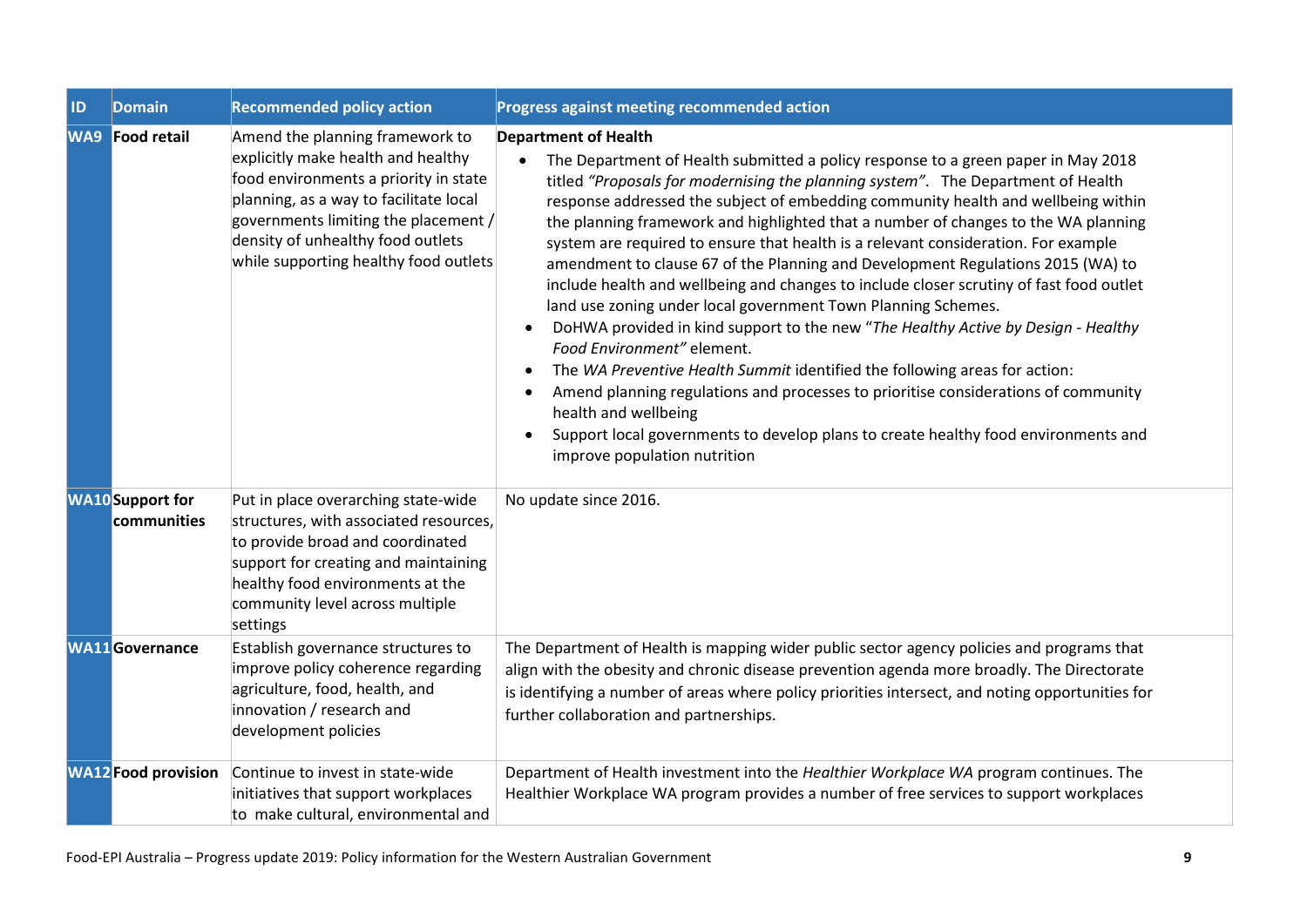| <b>ID</b> | Domain                                     | <b>Recommended policy action</b>                                                                                                                                                                                                               | <b>Progress against meeting recommended action</b>                                                                                                                                                                                                                                                                                                                                                                                                                                                                                                                                                                                                                                                                                                                                                                                                                                                                                                                                                                                                                                                                                                                                                                                               |
|-----------|--------------------------------------------|------------------------------------------------------------------------------------------------------------------------------------------------------------------------------------------------------------------------------------------------|--------------------------------------------------------------------------------------------------------------------------------------------------------------------------------------------------------------------------------------------------------------------------------------------------------------------------------------------------------------------------------------------------------------------------------------------------------------------------------------------------------------------------------------------------------------------------------------------------------------------------------------------------------------------------------------------------------------------------------------------------------------------------------------------------------------------------------------------------------------------------------------------------------------------------------------------------------------------------------------------------------------------------------------------------------------------------------------------------------------------------------------------------------------------------------------------------------------------------------------------------|
|           |                                            | policy changes promoting positive<br>lifestyle behaviours amongst<br>employees                                                                                                                                                                 | state-wide to make cultural, environmental and policy changes that support and encourage<br>positive lifestyle behaviours amongst employees                                                                                                                                                                                                                                                                                                                                                                                                                                                                                                                                                                                                                                                                                                                                                                                                                                                                                                                                                                                                                                                                                                      |
|           | <b>WA13</b> Food retail                    | Develop and implement programs,<br>including incentives or accreditation<br>schemes, for sports and recreation<br>clubs to sell a healthier range of food<br>and beverages whilst limiting<br>availability of unhealthy food and<br>beverages  | <b>South Metropolitan Health Service</b><br>SMHS-HP provides practical support to local governments and food service providers to<br>increase the availability and access of healthier food and beverages, whilst limiting<br>availability and access of unhealthy options. Examples of initiatives are:<br>Changes to cafes, kiosks and vending machines in recreation centres in four local<br>government areas<br>Small grants scheme for sporting clubs, including junior sports<br>$\bullet$<br>Incorporating LiveLighter signage in shopping centres, with plans to extend signage to<br>$\bullet$<br>local train stations and other transport routes.<br><b>East Metropolitan Health Service</b><br>East Metropolitan Health Service is working in partnership with Healthway and the WA<br>Canteen Association, across all Little Athletics Clubs in the EMHS region, to increase the<br>availability of healthy options.<br><b>WA Country Health Service - Great Southern:</b><br>Implementation and evaluation of a healthy club canteen project with the Albany Junior<br>Soccer Association, which aimed to increase the canteen's supply and promotion of healthier<br>food and drink options during their summer 2016-2017 season. |
|           | <b>WA14</b> Governance                     | Strengthen the requirements for<br>health impact assessments in the<br>policy development and proposal<br>process, including explicit details<br>about consideration of potential<br>impacts of policies on population<br>nutrition and health | No update since 2016.                                                                                                                                                                                                                                                                                                                                                                                                                                                                                                                                                                                                                                                                                                                                                                                                                                                                                                                                                                                                                                                                                                                                                                                                                            |
|           | <b>WA15</b> Monitoring and<br>intelligence | Introduce regular measuring of<br>children's height and weight at key<br>stages of primary and secondary<br>schools, on an 'opt-out' consent basis                                                                                             | All children enrolled in WA primary schools (school entry) are offered a Universal School<br>Entry Health Assessment, inclusive of height, weight and Body Mass Index assessments.<br>In WA, secondary school child measurement is available upon request (if concern is<br>expressed by child or parent). It is not undertaken on a universal basis.                                                                                                                                                                                                                                                                                                                                                                                                                                                                                                                                                                                                                                                                                                                                                                                                                                                                                            |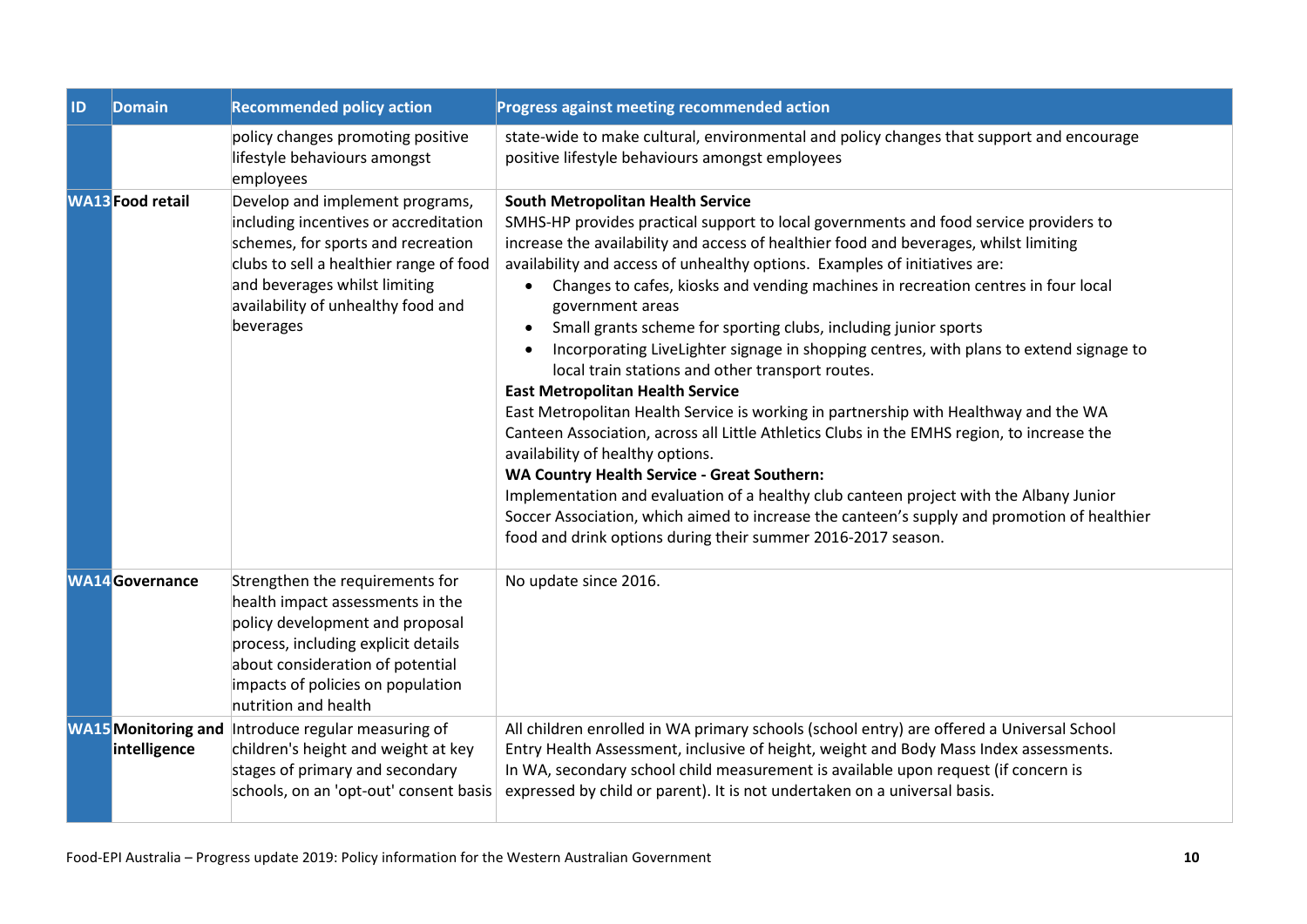| l ID | <b>Domain</b>          | <b>Recommended policy action</b>                                                                                                                                                                                          | Progress against meeting recommended action |
|------|------------------------|---------------------------------------------------------------------------------------------------------------------------------------------------------------------------------------------------------------------------|---------------------------------------------|
|      | <b>WA16Governance</b>  | Improve transparency of political<br>donations by introducing online, real-<br>time declaration of political<br>donations over \$1,000                                                                                    | No update since 2016.                       |
|      | <b>WA17</b> Governance | Modify the government lobby<br>register to require more detailed<br>reporting, including details of specific<br>lobbying activities (such as when<br>lobbying is occurring, who is involved,<br>and the issues discussed) | No update since 2016.                       |